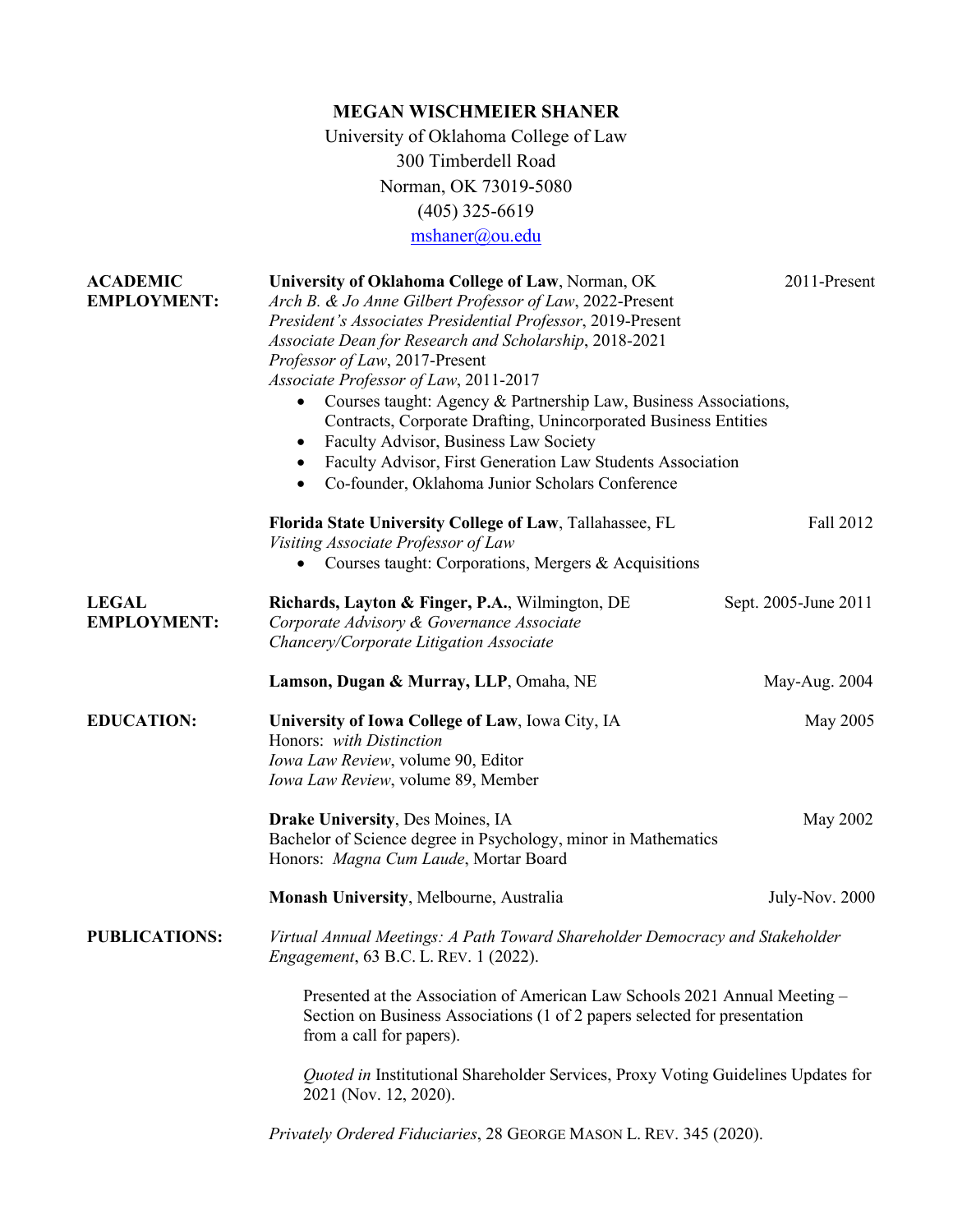*The Corporate Chameleon*, 54 U. RICH. L. REV. 527 (2020).

 *Cited in* Spencer v. Malik, No. 2020-0609-JTL (Del. Ch. Feb. 23, 2021) (ORDER).

*Interpreting Organizational "Contracts" and the Private Ordering of Public Company Governance*, 60 WM. & MARY L. REV. 985 (2019).

 Presented at the Association of American Law Schools 2019 Annual Meeting – Section on Business Associations (1 of 2 papers selected for presentation from a call for papers in a blind review process).

*Stockholder Litigation, Fiduciary Duties, and the Officer Dilemma, in* RESEARCH HANDBOOK ON REPRESENTATIVE SHAREHOLDER LITIGATION (Sean Griffith, Jessica Erickson, David Webber & Verity Winship eds., Edward Elgar Publishing Ltd., 2018) (invited contribution).

Introduction*, Confronting New Market Realities: Implications for Stockholder Rights to Vote, Sell, and Sue*, 70 OKLA. L. REV. 1 (2017).

*The "Director Preference" in Stockholder Litigation*, 39 U. HAW. L. REV. 75 (2016).

 Presented at the Association of American Law Schools 2015 Annual Meeting – Section on Transactional Law and Skills (1 of 2 papers selected for presentation from a call for papers).

*Deal protection devices: the negotiation, protection, and enforcement of M&A transactions*, *in* RESEARCH HANDBOOK ON MERGERS AND ACQUISITIONS (Claire A. Hill & Steven Davidoff Solomon eds., Edward Elgar Publishing Ltd., 2016) (invited contribution).

*Officer Accountability*, 32 GA. ST. U.L. REV. 357 (2016).

*The (Un)Enforcement of Corporate Officers' Duties*, 48 U.C. DAVIS L. REV. 271 (2014).

 *Cited in* Amalgamated Bank v. Yahoo! Inc., 132 A.3d 752 (Del. Ch. 2016); Lebanon County Employees' Ret. Fund, et al. v. AmerisourceBergen Corp., C.A. No. 2019-0527-JTL (Del. Ch. Jan. 13, 2020).

 First prize winner, C-LEAF Junior Faculty Workshop at The George Washington University Law School (selected in blind review of over 80 submitted papers).

*How "Bad Law, Bad Economics and Bad Policy" Positively Shaped Corporate Behavior*, 47 AKRON L. REV. 753 (2014).

*Revisiting* Omnicare: *What Does Its Status 10 Years Later Tell Us?*, 38 J. CORP. L. 865 (2013) (invited symposium piece).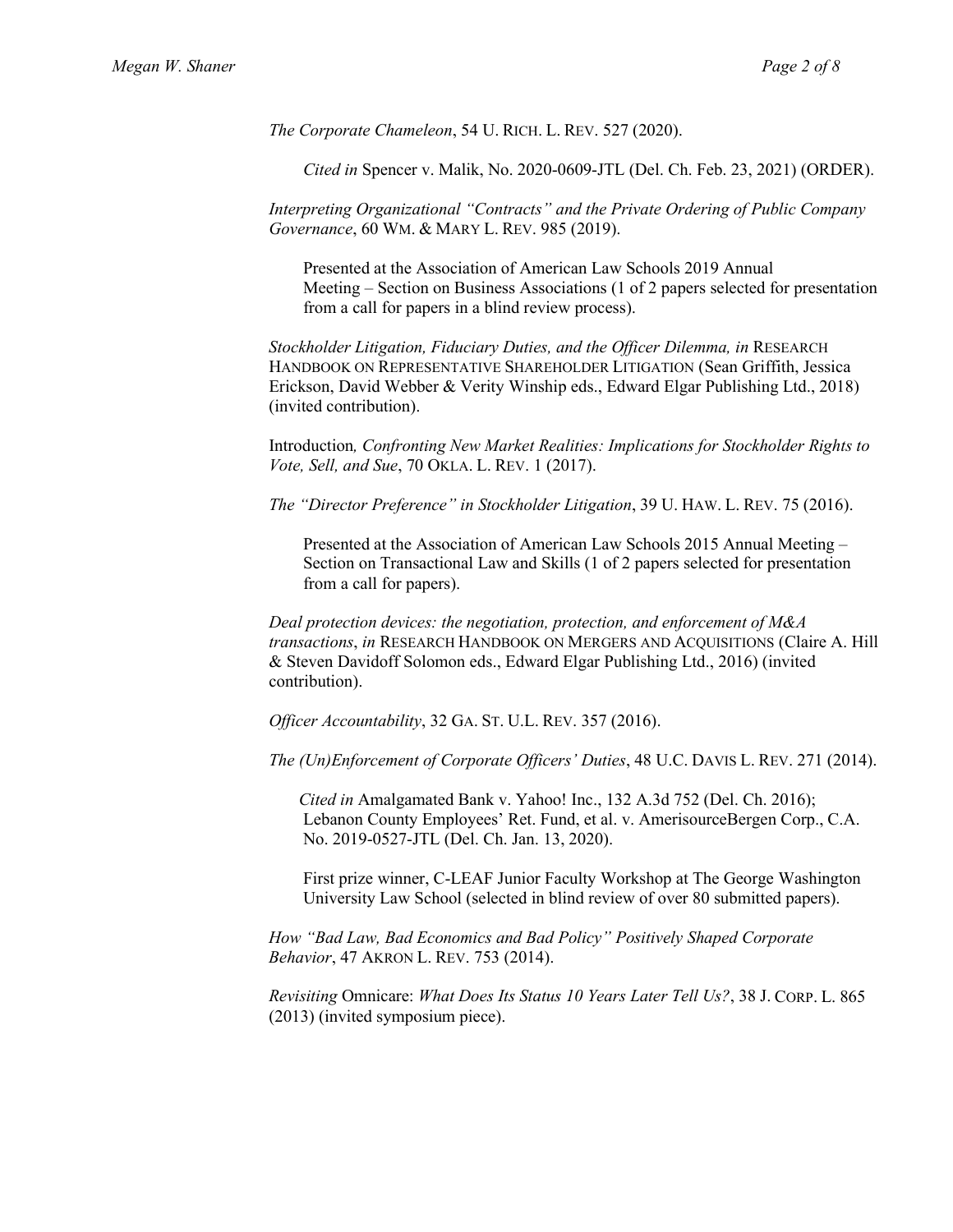*Safe Harbor for Officer Reliance: Comparing the Approaches of the Model Act and Delaware's General Corporation Law*, 74 LAW & CONTEMP. PROBS. 161 (Winter 2011) (with R. Franklin Balotti) (invited symposium piece).

 *Quoted in* JESSE A. CHOPER, JOHN C. COFFEE, JR., & RONALD J. GILSON, CASES AND MATERIALS ON CORPORATIONS 101 (Aspen Pub.) (8th ed. 2013).

Chapter, SHAREHOLDERS' RIGHTS (The European Lawyer 2011) (with Susan J. Zachman).

*Restoring the Balance of Power in Corporate Management: Enforcing an Officer's Duty of Obedience*, 66 BUS. LAW. 27 (2010).

 Selected for reprint in THE BEST OF *THE BUSINESS LAWYER*: 75 YEARS OF CORPORATE LAW (Karl John Edge & John F. Olson, eds. 2020).

 *Cited in* Amalgamated Bank v. Yahoo! Inc., 132 A.3d 752 (Del. Ch. 2016) and Lebanon County Employees' Ret. Fund, et al. v. AmerisourceBergen Corp., C.A. No. 2019-0527-JTL (Del. Ch. Jan. 13, 2020).

*Protecting Individuals from "Double Jeopardy" in a Post-*Hudson *Era*, 90 IOWA L. REV. 1275 (2005).

**WORKING PAPERS:** *Embracing Dichotomy: A Framework for the Law of Officers*

*The Costs of Contractual Freedom: The Convergence of Business Organizations*

*The Costs of Contractual Freedom II: The Fragmentation of Corporate Law*

*"Tools at Hand" or "Fishing Expedition": Calibrating Books and Records Inspection Rights*

*The Role of Stockholders in Regulating Management: Stockholder Plaintiffs vs. Activist Stockholders* 

**OTHER LEGAL WRITING:** *Short-Termism and the Role of Corporate Managers*, NOVA CENTRE ON BUSINESS, HUMAN RIGHTS AND THE ENVIRONMENT (forthcoming).

> *Back to the Future? Reclaiming Shareholder Democracy through Virtual Annual Meetings*, HARVARD LAW SCHOOL FORUM ON CORPORATE GOVERNANCE (Oct. 21, 2020), https://corpgov.law.harvard.edu/2020/10/21/back-to-the-future-reclaimingshareholder-democracy-through-virtual-annual-meetings/ (with Yaron Nili).

*Interpreting Organizational Documents in the Private Ordering Era*, COLUMBIA LAW SCHOOL'S BLUE SKY BLOG (July 3, 2019), http://clsbluesky.law.columbia.edu/2019/07/03/interpreting-organizational-documentsin-the-private-ordering-era/ (invited contribution).

*Fiduciary Accountability for Corporate Officers*, COLUMBIA LAW SCHOOL'S BLUE SKY BLOG (Nov. 3, 2016), http://clsbluesky.law.columbia.edu/2016/11/03/fiduciaryaccountability-for-corporate-officers/ (invited contribution).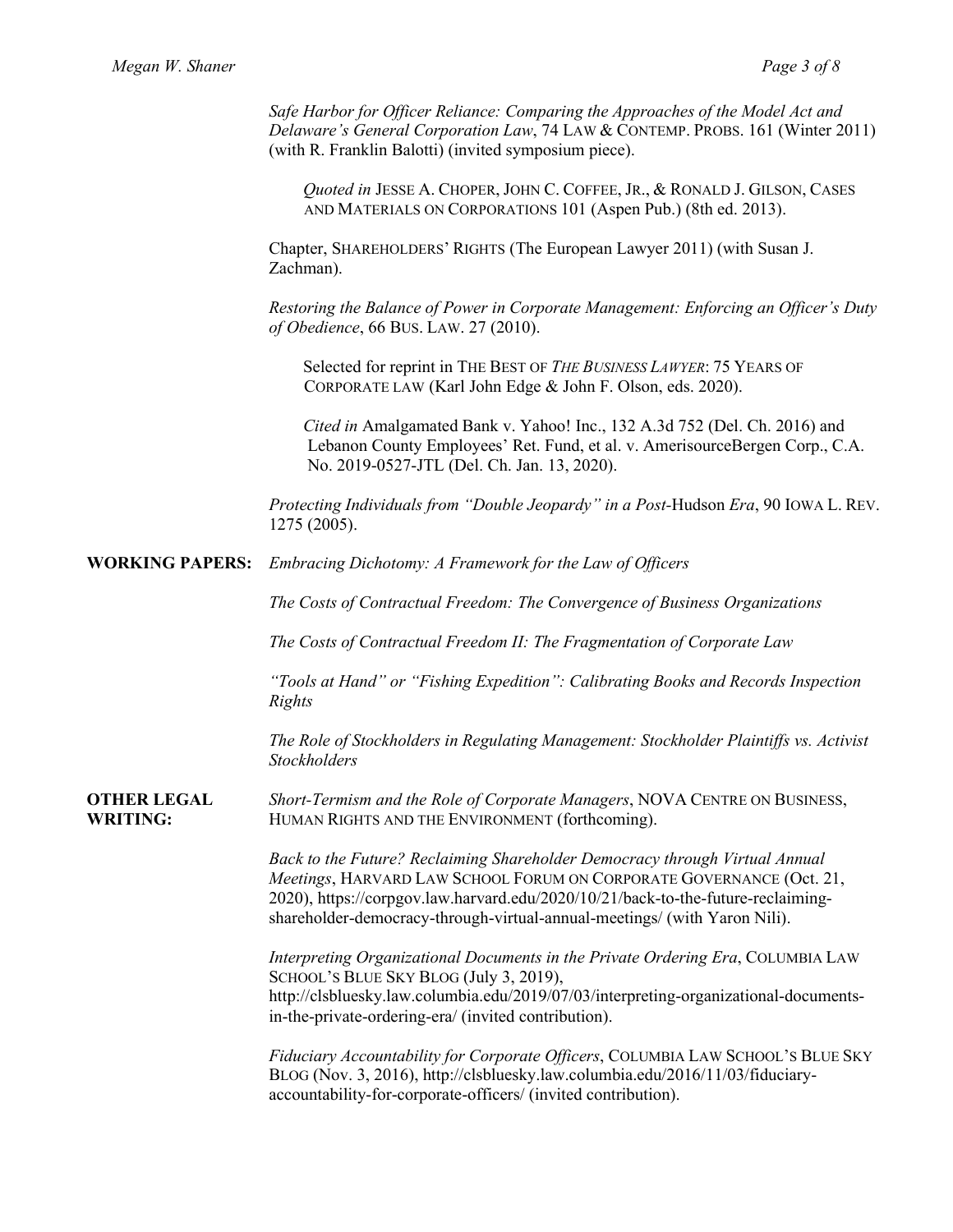*Legal Agency Costs: Our Preference to Sue Directors*, COLUMBIA LAW SCHOOL'S BLUE SKY BLOG (Feb. 2, 2015), http://clsbluesky.law.columbia.edu/2015/02/02/legal-agencycosts-our-preference-to-sue-directors/ (invited contribution).

*An Overview of Delaware-Specific Issues for Stockholders' Meetings*, 43 REV. OF SEC. & COMMODITIES REG. 275 (2010) (with John Mark Zeberkiewicz).

*Stockholder Ratification: A Review of the Benefits & Burdens*, 3 BLOOMBERG LAW REPORTS 6 (2009) (with Mark J. Gentile & John Mark Zeberkiewicz).

Chapter 10, ABA COMMITTEE ON BUSINESS & CORPORATE LITIGATION, *Annual Review of Developments in Business & Corporate Litigation* (2007 ed.) (with Gregory P. Williams).

Chapter 10, ABA COMMITTEE ON BUSINESS & CORPORATE LITIGATION, *Annual Review of Developments in Business & Corporate Litigation* (2006 ed.) (with Gregory P. Williams).

**CONFERENCES, PRESENTATIONS & PODCASTS:**

*Corporate Resiliency and Relevancy in an Era of Contractual Freedom*, Winter Deals Conference, Brigham Young University Law School, scheduled for March 10-11, 2022 (by invitation).

Moderator, *Transactional Lawyering at the Intersection of Business and Societal Well-Being*, AALS Annual Meeting, January 7, 2022.

Panelist, *Lessons in Leadership*, CLE, Richards, Layton & Finger's Women's Initiative, October 21, 2021 (by invitation).

Discussant, *"Contract Creep": The Legal Treatment of Business Entity Organic Documents as Contracts*, Southeastern Association of Law Schools Annual Meeting, July 30, 2021 (by invitation).

Discussant, *First Things First: Is Short-Termism the Problem?*, Southeastern Association of Law Schools Annual Meeting, July 29, 2021 (by invitation).

Presenter, *Virtual Annual Meetings: A Path Toward Shareholder Democracy and Stakeholder Engagement*, National Business Law Scholars Conference, The University of Tennessee, College of Law, June 17-18, 2021 (by invitation).

Presenter, *The Costs of Contractual Freedom*, Law and Society Annual Meeting, May 29, 2021.

Presenter, *Post-COVID Corporate Governance Update*, CLE, Oklahoma Bar Association Business & Corporate Law Section Spring Meeting, May 4, 2021.

Moderator, *The New Public Interest in Private Markets: Transactional Innovation for Promoting Inclusion*, AALS Annual Meeting, January 7, 2021.

Presenter, *Back to the Future? Reclaiming Shareholder Democracy through Virtual Annual Meetings*, AALS Annual Meeting, January 6, 2021 (by invitation).

Commentator, *New Voices in Business Law*, AALS Annual Meeting, January 5, 2021.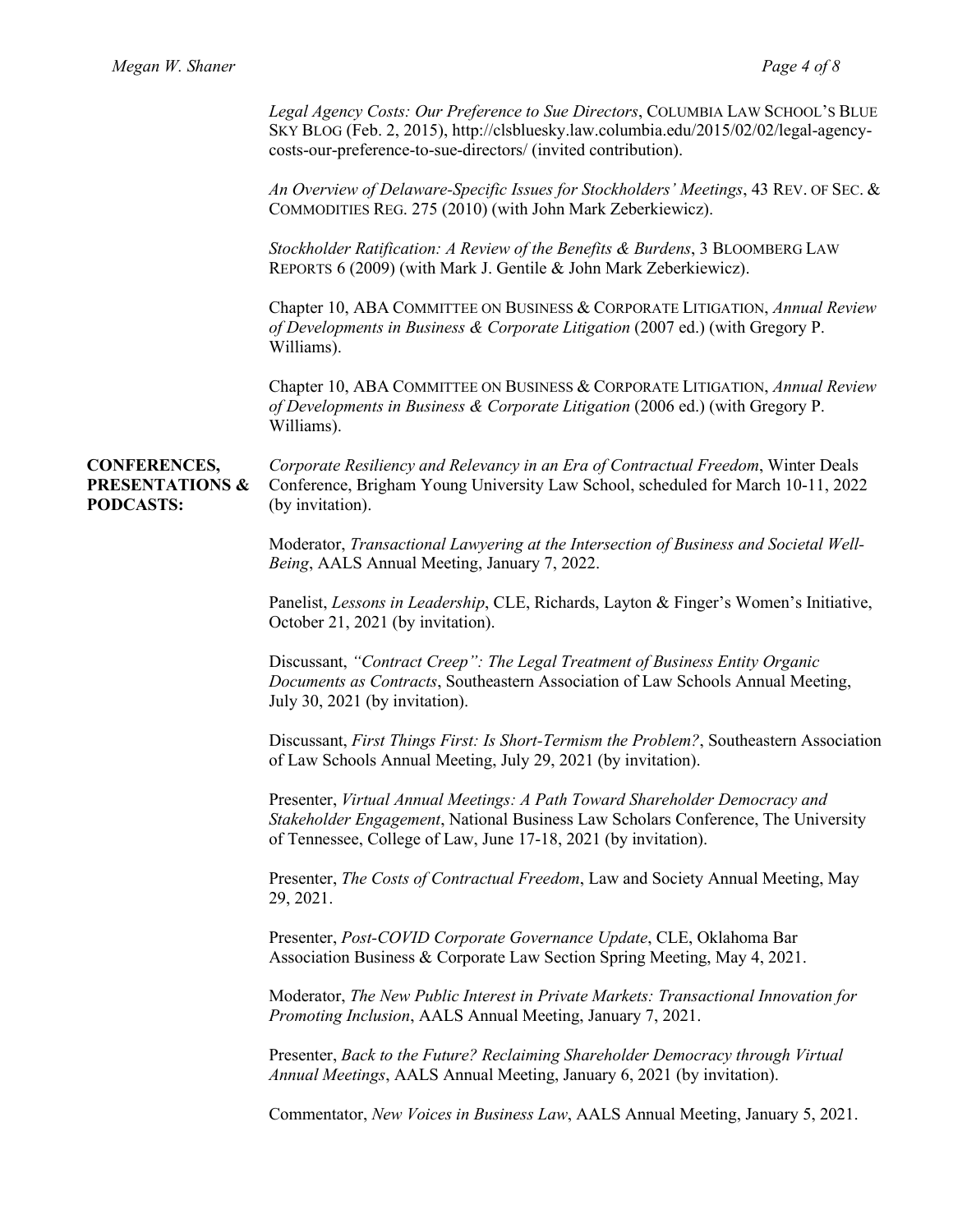Presenter and Moderator, *The Costs of Contractual Freedom: The Convergence of Business Organizations,* National Business Law Scholars Conference, The University of Tennessee, College of Law, June 18-19, 2020 (by invitation).

Interviewed by Andrew Jennings, *Megan Shaner on Corporate Officers*, BUSINESS SCHOLARSHIP PODCAST (May 14, 2020).

Organizer and Moderator*,* The Oil and Gas, Natural Resources, and Energy Journal (ONE J) Annual Symposium, The University of Oklahoma College of Law, scheduled for April 3, 2020.

Presenter, *Privately Ordered Fiduciaries*, Winter Deals Conference, Brigham Young University Law School, March 5-6, 2020 (by invitation).

Presenter, *Privately Ordered Fiduciaries*, Corporate & Securities Litigation Workshop, Boston University Law School, September 27-28, 2019 (by invitation).

Presenter, *When One Size Does Not Fit All: Rethinking a Board's Duty of Oversight*, National Business Law Scholars Conference, University of California, Berkeley School of Law, June 20-21, 2019 (by invitation).

Presenter, *The Corporate Chameleon*, Law and Society Annual Meeting, Washington, D.C., May 30-June 2, 2019.

Presenter, *The Corporate Chameleon*, Winter Deals Conference, Brigham Young University Law School, March 7-8, 2019 (by invitation).

Presenter, *Interpreting Organizational "Contracts" and the Private Ordering of Public Company Governance*, AALS Annual Meeting, New Orleans, LA, January 4, 2019 (by invitation).

Presenter, *What's in a Title: Executive Officers, Key Employees, and Legal Ramifications*, National Business Law Scholars Conference, The University of Georgia College of Law, June 21-22, 2018 (by invitation).

Presenter, *Interpreting Organizational "Contracts" and the Private Ordering of Public Company Governance*, Law and Society Annual Meeting, Toronto, Canada, June 7-10, 2018.

Presenter, *Interpreting Organizational "Contracts" and the Private Ordering of Public Company Governance*, Winter Deals Conference, Brigham Young University Law School, March 1-2, 2018 (by invitation).

Presenter, *Interpreting Organizational "Contracts" and the Private Ordering of Public Company Governance*, Oklahoma Junior Scholars Conference, University of Oklahoma College of Law, July 27-28, 2017.

Presenter and Moderator, *Interpreting Organizational "Contracts" and the Private Ordering of Public Company Governance*, National Business Law Scholars Conference, The University of Utah College of Law, June 8-9, 2017 (by invitation).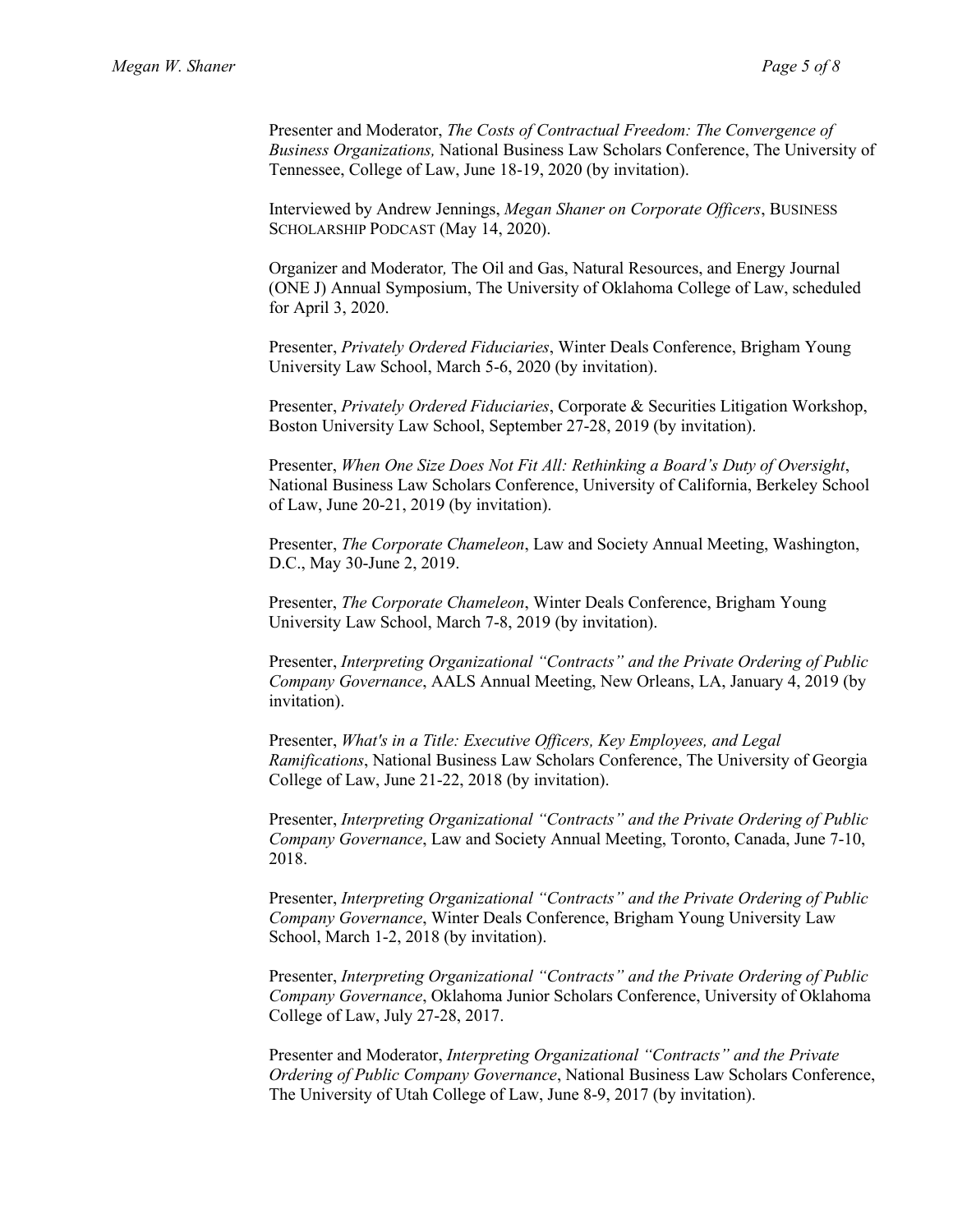Organizer and Moderator*, Confronting New Market Realities: Implications for Stockholder Rights to Vote, Sell, and Sue*, The University of Oklahoma Law Review Symposium, The University of Oklahoma College of Law, November 11, 2016.

Presenter, *Stockholder Litigation, Fiduciary Duties, and the Officer Dilemma,* Corporate & Securities Litigation Workshop, University of Illinois, September 30-October 1, 2016 (by invitation).

Presenter, *The Role of Stockholders in Regulating Management: Stockholder Plaintiffs vs. Activist Stockholders*, National Business Law Scholars Conference, The University of Chicago Law School, June 23-24, 2016 (by invitation).

Presenter, *The Role of Stockholders in Regulating Management: Stockholder Plaintiffs vs. Activist Stockholders*, Law and Society Annual Meeting, New Orleans, LA, June 2-5, 2016.

Presenter, *The "Director Preference" in Stockholder Litigation*, Corporate & Securities Litigation Workshop, Boston University Law School, October 2-3, 2015 (by invitation).

Presenter, *The "Director Preference" in Stockholder Litigation*, Oklahoma Junior Scholars Conference, University of Oklahoma College of Law, July 23-24, 2015.

Presenter, *Officer Accountability*, University of Arkansas School of Law, April 13, 2015. Panelist, *Drafting a Stronger Preferred Stock: Responses to Recent Case Law Developments*, ABA Business Law Section CLE Webinar, April 9, 2015 (by invitation).

Presenter, *Officer Accountability*, Washington University School of Law Junior Faculty Regional Workshop, February 27, 2015.

Presenter, *The "Director Preference" in Stockholder Litigation*, AALS Annual Meeting, Washington, D.C., January 3, 2015 (by invitation).

Presenter, *Officer Accountability*, Corporate & Securities Litigation Workshop, University of Richmond School of Law, October 24-25, 2014 (by invitation).

Panelist, *Drafting a Stronger Preferred Stock: Responses to Recent Case Law Developments*, ABA Business Law Section Annual Meeting, Chicago, IL, September 12, 2014 (by invitation).

Presenter, *Officer Accountability*, Oklahoma Junior Scholars Conference, University of Oklahoma College of Law, July 10-11, 2014.

Presenter and Discussant, *Officer Accountability*, National Business Law Scholars Conference, Loyola Law School, Los Angeles, CA, June 19-20, 2014 (by invitation).

Presenter, *Officer Accountability*, Law and Society Annual Meeting, Minneapolis, MN, May 28-June 1, 2014.

Presenter, *The (Un)Enforcement of Corporate Officers' Duties*, Texas Tech University School of Law, April 10, 2014.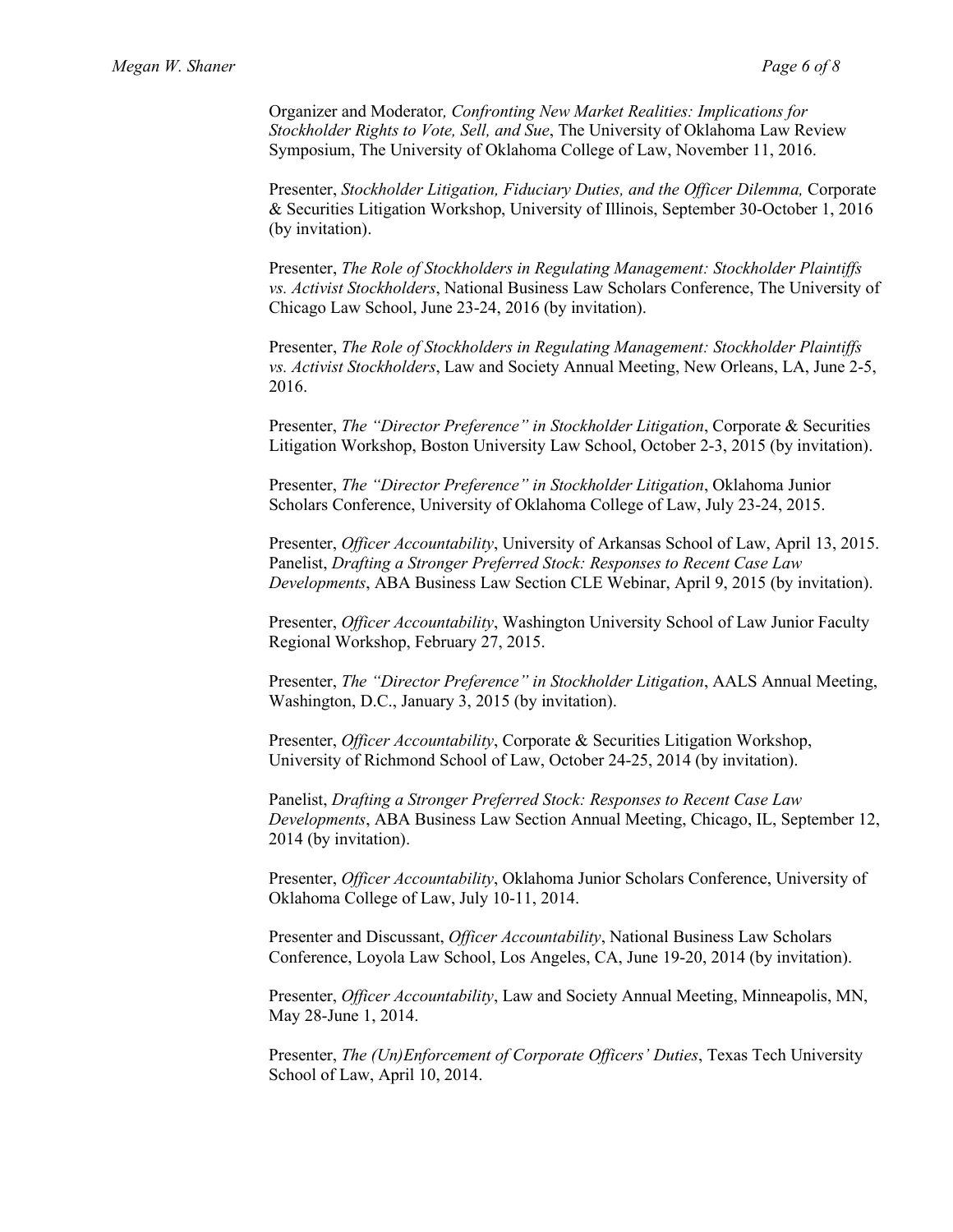Presenter, *The (Un)Enforcement of Corporate Officers' Duties*, C-LEAF Junior Faculty Workshop, The George Washington University Law School, February 7-8, 2014 (by invitation).

Presenter, *Officer Accountability*, Central States Law Schools Association 2013 Scholarship Conference, University of Arkansas School of Law, October 4-5, 2013.

Presenter, *The (Un)Enforcement of Corporate Officers' Duties*, New Scholars Colloquia, Southeastern Association of Law Schools Annual Meeting, Palm Beach, FL, August 9, 2013.

Presenter, *The (Un)Enforcement of Corporate Officers' Duties*, Oklahoma Junior Scholars Conference, University of Oklahoma College of Law, July 18, 2013.

Panelist, *Ten Years After* Omnicare*: The Evolving Market for Deal Protection Devices*, The Journal of Corporation Law Symposium, University of Iowa College of Law, February 28-March 1, 2013 (by invitation).

Presenter, *How "Bad Law, Bad Economics and Bad Policy" Positively Shaped Corporate Behavior*, Florida State University Faculty Enrichment Series, Florida State University College of Law, October 10, 2012.

## **ACADEMIC SERVICE:**

## College of Law:

- Committee "A", Chair (2021-22)
- Committee "A" (2020-21)
- Academic Support Committee (2019-22)
- Enrichment Committee, Chair (2018-21)
- Advisor, *Oil and Gas, Natural Resources, and Energy Journal* (2019-20)
- Code of Academic Responsibility: Hearing Tribunal (2019-20)
- Faculty Appointments Committee (2018-19)
- Faculty Advisor, Transactional LawMeets Competition (2017-2018)
- Faculty Advisor, Ruby R. Vale Interschool Corporate Moot Court Competition (2014-2017)
- Admissions Committee (2016-17)
- Endowed Chairs and Professorships Committee (2017)
- Enrichment Committee (2016-17)
- Curriculum Committee (2015-17)
- Faculty Secretary (2015-17)
- Travel Policy Committee (2016)
- Council of Academic Responsibility (2014-16)
- Faculty Appointments Committee (2014-15)
- Southeastern Association of Law Schools Steering Committee Representative (2013)
- Competitions Committee (2013-14)
- Faculty Appointments Committee (LRW) (2011-12)
- Library Committee (2011-12)

University Appointments:

- Dean Search Committee, College of Law (2020-21)
- Legal Panel (Presidential appointment) (2020-23)
- Student Conduct Hearing Panel (2020-21)